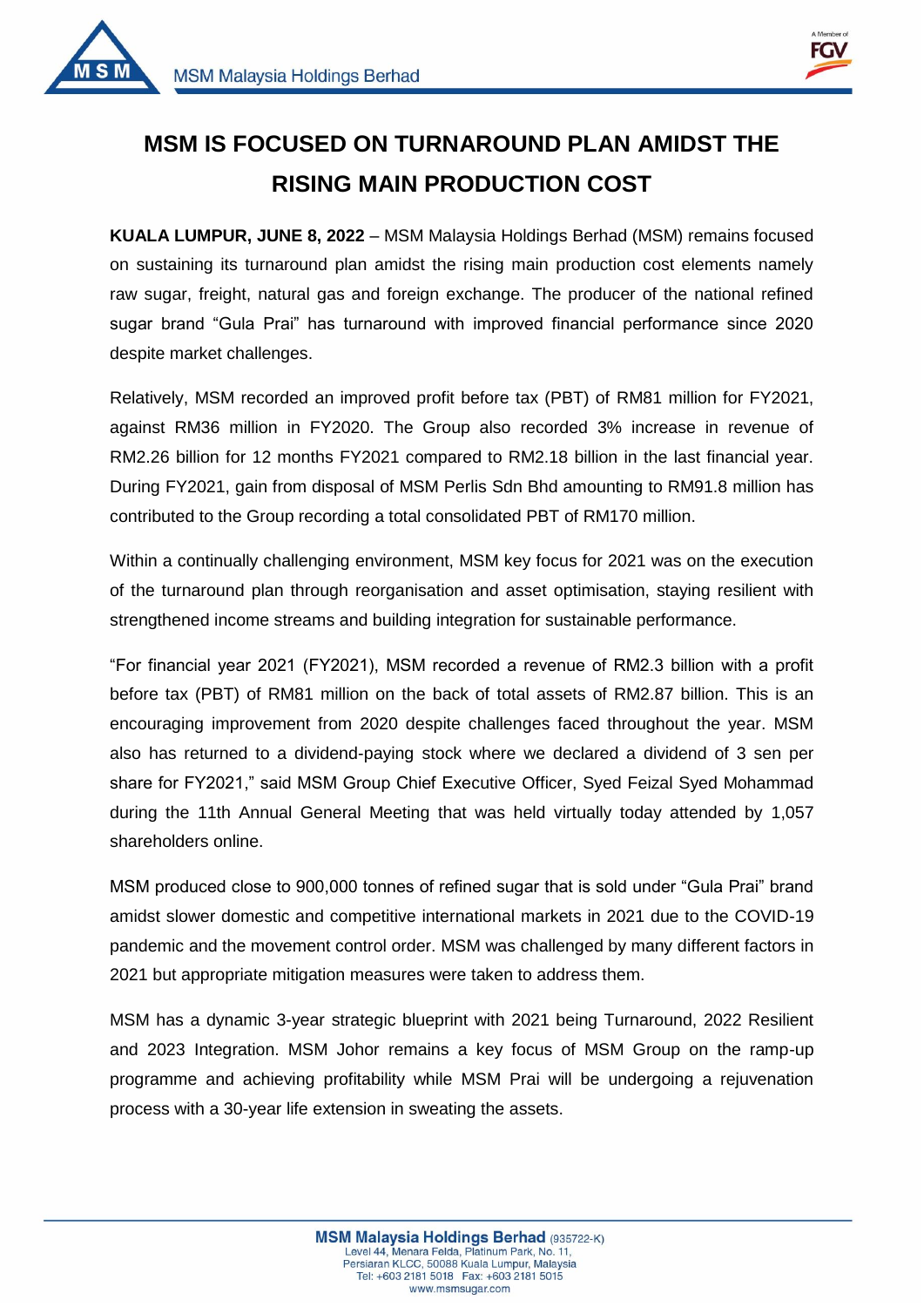

"We will work to increase our domestic market share while opening up new market channels through Last Mile general trades, HORECA and small SKU packaging suited for convenient chains. MSM shall continue to gain greater market share within Asia Pacific and penetrate Singapore retail segment viewed from a domestic lens and logistics strategy. We shall also increase more volumes of value-added products such as liquid sugar and premix which has higher margins and great demand in markets like China. As part of strengthening Johor, MSM remains open to have a right fit partner with strong export market and operational experience," Syed Feizal said.

As for financial year 2022 (FY2022), MSM foresees greater challenges with rising main production cost. For first quarter (1Q) FY2022, MSM posted an expected loss after tax (LAT) of RM28 million as compared to profit after tax (PAT) of RM31 million for 1Q2021. This was largely due to higher production cost largely 29% higher NY11, 57% increase in freight cost and weaker Ringgit. The Group's refining cost also recorded an increase of 28%, largely driven by 86% increase in gas cost. In response to cost pressures, MSM as a joint industry has engaged the government on the need to revise the controlled ceiling prices for the retail segment. The sugar refining price has had a net increase of only 1 sen/kg since 2011.

"We strived to reinforce our brand positioning, stayed on track for current and long-term targets maximising our capabilities through market expansion and greater outreach. Critically, we continued to strengthen our balance sheet and enhanced liquidity. MSM has a healthy gearing ratio of 26% in FY2021 versus 33% in FY2020. In initiatives, we stepped-up with acceleration our ESG journey and kicked-off digitalisation towards IR 4.0 during the year," Syed Feizal added.

Moving forward, MSM will further exploring strategic partnership to strengthen export segment and to further unlock synergistic value in 2022 in ensuring consistent returns and greater shareholder value as the nation's leading premium sugar refiner.

## **-ENDS-**